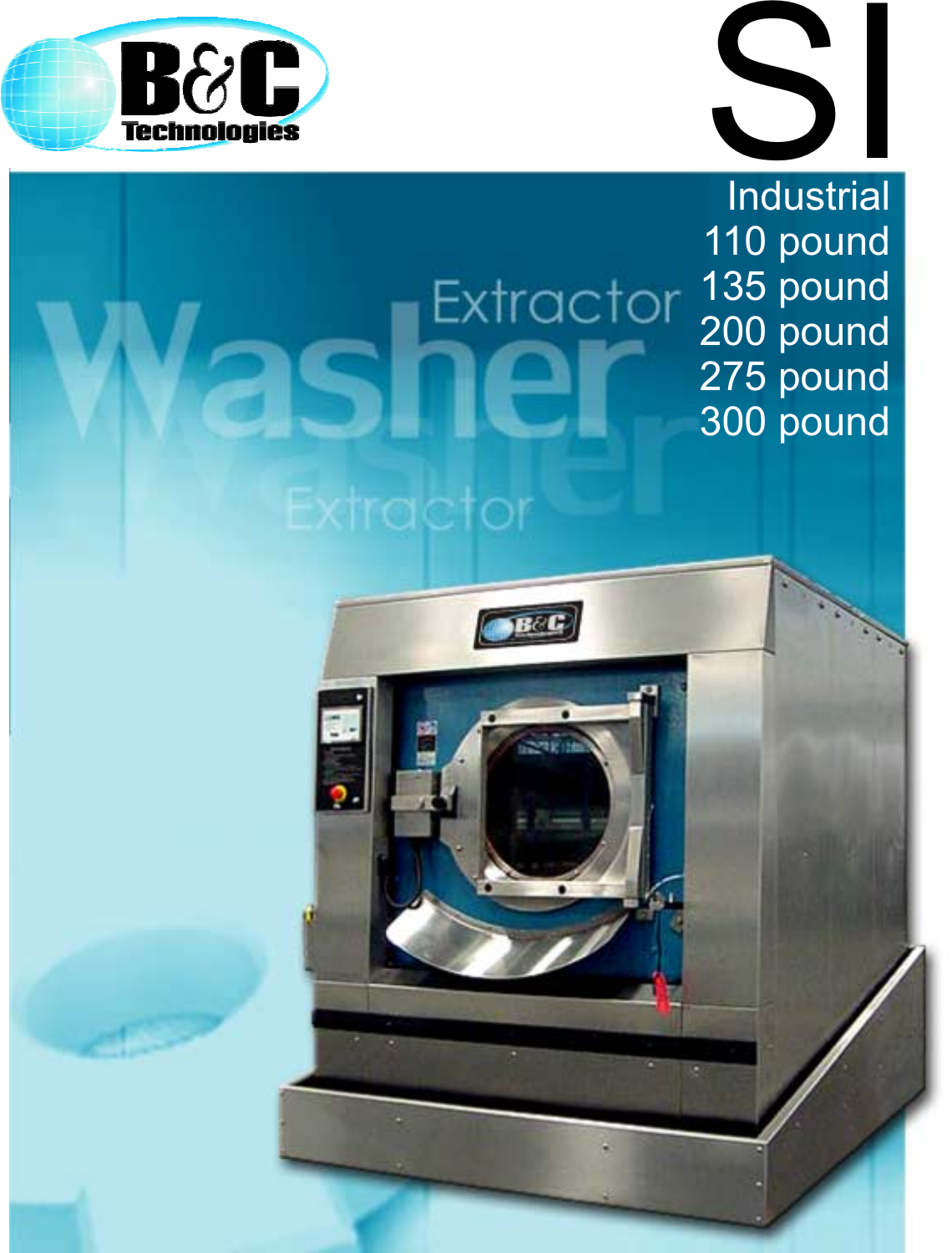

# **SI Series -** *SOFTMOUNT*

#### The SI Series - Softmount High-Speed Industrial Strengh Washer-Extractors for Medium to Large Size On Premises, Commercial and Industrial Laundry Applications, including Resort Hospitality, Health Care and Correctional Facilities Built to last-Protecting your Investment

This is the ultimate freestanding machine for industrial use. The robust design will last for years and the performance has proven to be extremely reliable. The SI model is designed and manufactured with quality in mind using fewer parts than any other washer-extractor in the market today, while still maintaining greater flexibility and strength. This is the key to the reliable performance of the machine. Fewer parts mean less to break and service, yielding a low maintenance cost over the life of the machine. The main bearing are located outside the wash solution and will not be damage should the main seals leak over time. Tilting, one or two-way, is an option on all machines. The tilt will improve productivity and eliminate difficult unloading work. Water reuse, central liquid supply systems and other external devices can easy be connected to the machines making it very versatile for any medium to large size laundry. The freestanding design allows for installation of the machines in unconventional places on upper floors. The SI models are an unsurpassed solution to savings in laundries as drying time, operating time, utility consumption and labor expenses can be reduced significantly while increasing the productivity. Best of all it is surprisingly affordable.



#### Powerful Advanced Computer Control Center

The advanced EL 6 electronic control center is easy to use and has the features needed for maximum productivity and lowest cost of operation. The microprocessor controls the temperatures, water levels, speeds and maintenance intervals. A thermal cool down is programmable that will ensure optimal performance for any garments that require special wrinkle control and other special treatments. It can be programmed both individual and with a PC. It can also be used with a memory card that significantly simplifies the programming at installation. The EL 6 can be programmed to display in five languages and keep track of operation times, number of cycles and maintenance. It has features for programming any wash activity to meet today and tomorrow's demand for water treatment of textile fiber and garments. It is the most flexible control yet developed for the stand-alone commercial and industrial washers in the industry and has proven track record for reliability.

## High Speeds save Energy, Time and Money

A factor that can significantly affect the operation throughput in a laundry is the machine's extraction speed. A machine with a G-force of 320G will save a significant amount of energy and time in the drying process compared to a low speed 80G machine, as more water is extracted from the load during the extraction cycle. In fact the energy and time savings can pay for the cost of the equipment! Your dryers would not work overtime, either. Goods can be taken straight from the washer-extractor to an ironer or finisher without slowing down the productivity. The high speed or G-force is the driving factor. By utilizing frequency inverter technology it is possible to achieve this high-speed extraction in freestanding machine. The inverter automatically measuring the out of balance and decide if the machine can proceed to the high speed and G-force.





# Large Door Opening

Loading and unloading are fast and easy through the oversized door that opens 180 degrees away from laundry carts. The door is located at a convenient height for laundry carts. The door is constructed of stainless steel and built with an oversize stainless steel hinge for extra strength and durability. The door gasket made of the best material is long lasting and seal to the shell every time without leaking. Complying with world standard, our door interlock is built with heavy gauge material and designed to last. Double fail-safe technology provides peace of mind for the life of the equipment.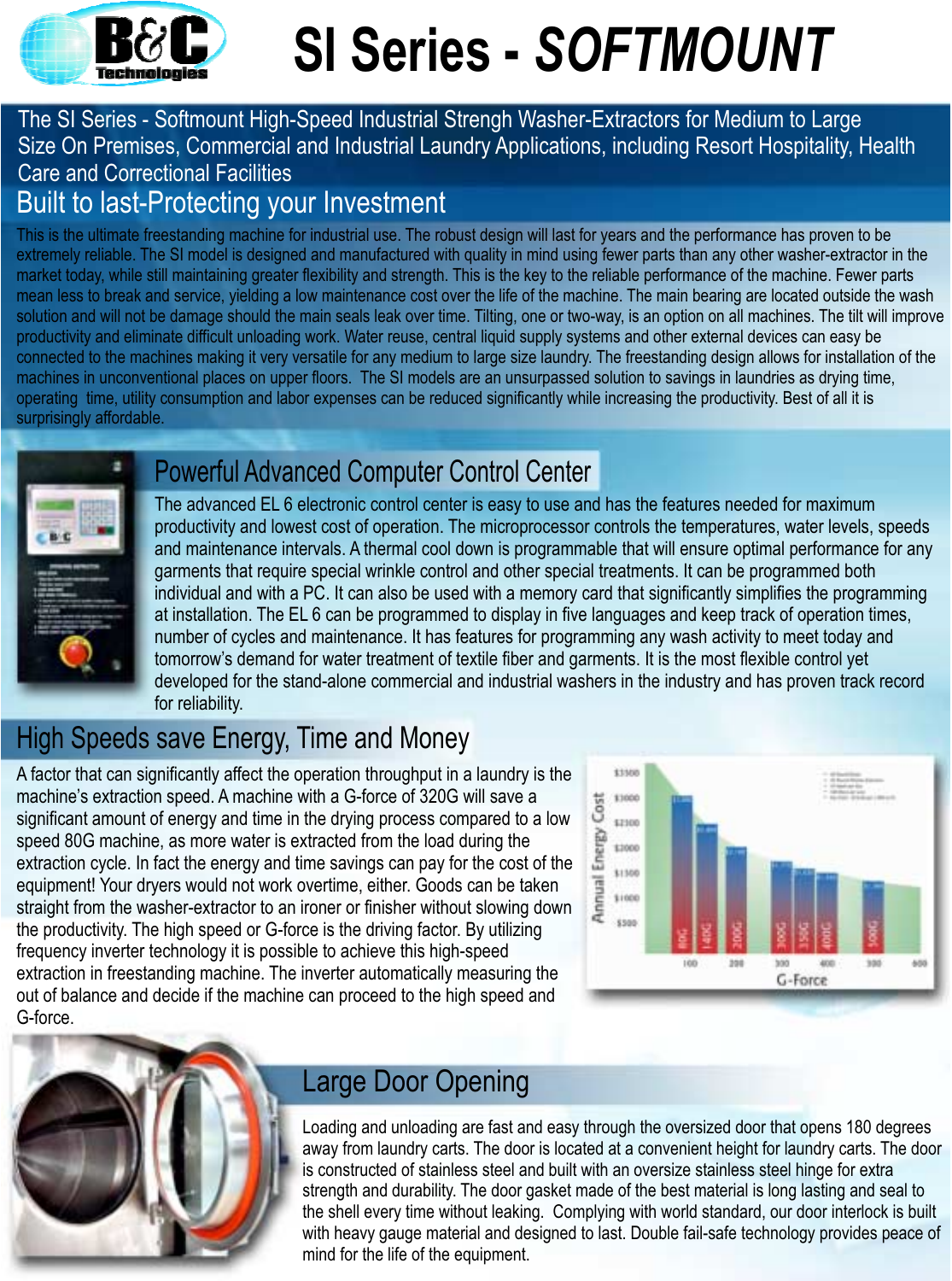# High Speed Industrial Washer - Extractors



## Robust Energy Efficient Drive

The machine is provided with a single totally enclosed standard motor that is controlled electronically by a variable frequency drive. The inverter reduces the peak energy demand, saves energy and lowers the inrush current. It is also a watchdog for the motor, protecting against overload and over voltage. The single motor drive and inverter eliminates clutches, gear reducers, and idlers while reducing the use of electromechanical components such as contactors and relays. It provides a powerful yet simple drive alternative that is more economical than multi motor drives. The inverter makes it possible to achieve higher extract speeds, which saves energy and time in the drying process.

# Supply Dispenser and External Liquid Supply Connection

A five (5) compartments dispenser for both liquid and powder detergents is standard. The dispenser is mounted on the left side of the machine at a convenient height for easy reach. The dispenser is flushed automatically during the wash cycle. All machines are provided with a six (6) supply signals and liquid connections as standard equipment.





#### Power and realiability at work - Bearings and Seals

The machines are provided with spherical roller bearings mounted in cast steel housings. The bearings are located outside of the wash solution and will not be damaged if the seals leak. The cylinder shaft is constructed from high tensile strength steel and hard chromed for corrosion resistance. Seals are easy to access and replace. V-Belts and heavy-duty pulleys provide a safe and long lasting drive system.



# Totally Enclosed High Efficiency Motor

A hostile duty totally enclosed cast iron motor drives the machine at all speeds. It is completely controlled and protected by the inverter drive. A cooling fan provides continuous airflow to the motor for extra long life.

# Freestanding Construction and an Unsurpassed Suspension System

A freestanding machine built to last at an affordable price plus all the benefits such as reduced installation costs and productivity increases make the SI models superior. No need for expensive foundation or floor modifications. A G-force of 320G means less time in the dryer, saving energy and money. Look inside the SI models and you discover a dynamically tuned suspension system with heavy springs and industrial shock absorbers.This means lower maintenance costs and super long life. An air cushion suspension design is optional.